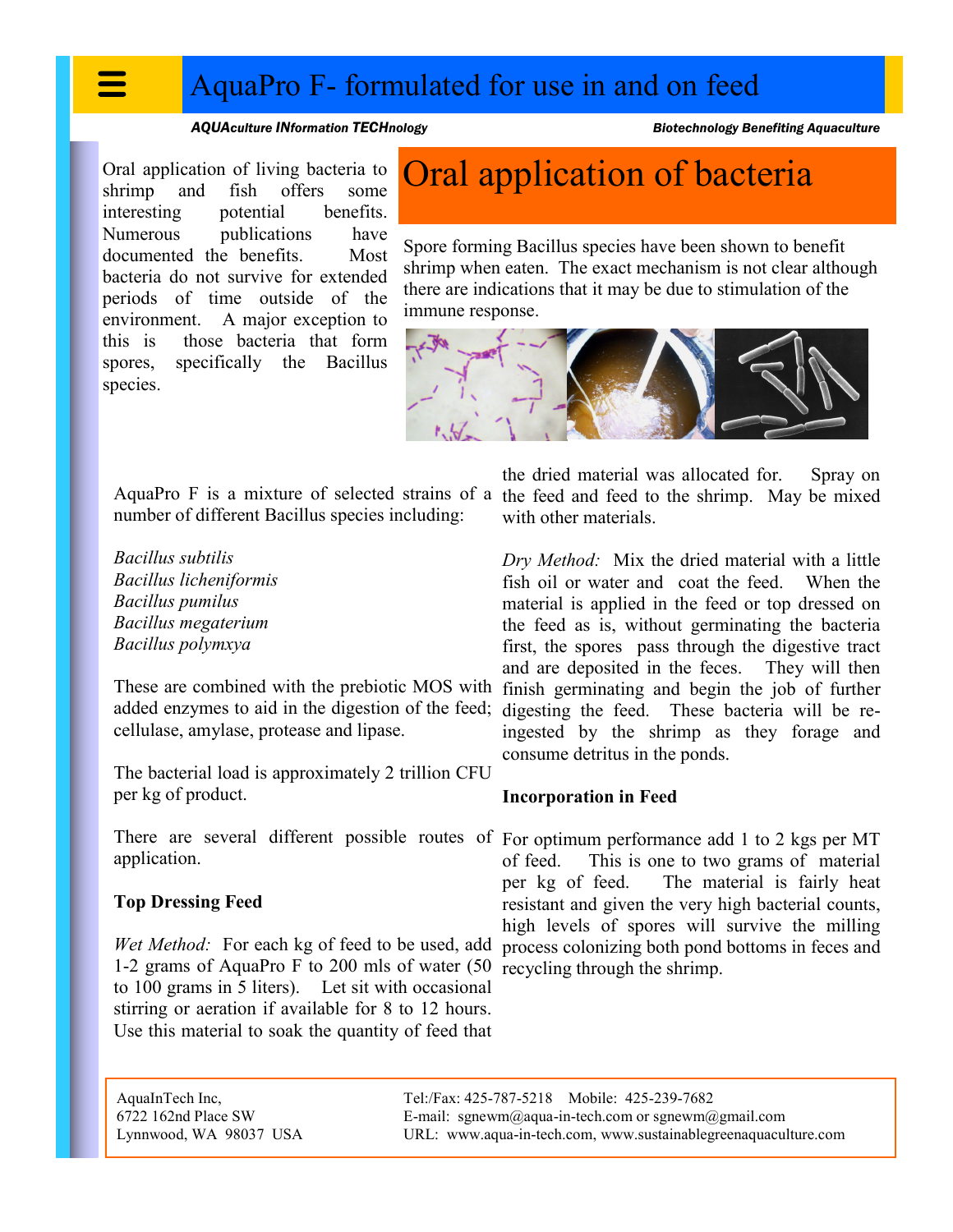*AQUAculture INformation TECHnology Biotechnology Benefiting Aquaculture*

Probiotics for aquaculture do not exist. Those that work actually do so by bioremediation.

In considering the compositions of these products one has to take into account the bacterial species and the quantity of bacteria in them. Production ponds are heavily populated by bacteria. They are dispersed throughout the water column and the sediments. A number of studies have shown that the culturable bacterial species are very diverse and range as high as several million per ml of water or gram of sediment. A one ha pond one meter deep, with an average of one million CFU (colony forming units-refers to the bacteria that grow on agar plates with the assumption that one CFU is equivalent to one bacteria) contains roughly 10 quadrillion bacteria  $(10^{16})$  in the water. The sediment, at one million CFU per gram to a depth of one cm contains 100 trillion bacteria  $(10^{14})$ . A good quality average product being sold for addition to ponds contains approximately 1 billion CFU/ ml or gram (one trillion CFU or  $10^{12}$  per kg). If one assumes that all of these bacteria will grow in the pond (a dubious assumption at best), then



added to a one Water color change in response to treatment with PRO4000X tablets.

each kg of product

ha pond would result in the numbers of bacteria shown in the table below.

Table 1. Theoretical CFU per ml of water or gram of sediment for

CFU/ml CFU/gram 100 2000

each kg of a one trillion CFU per/kg product (assumes 100% viability).

As one can see for every kg of the product the numbers of bacteria that would be added are far below the likely average number of bacteria already present. Even ten kgs does not significantly change the numbers. It just is not likely that 100 bacteria (assumes that all the spores in the product are viable) will reproduce to large enough numbers to compete against the much larger numbers of bacteria already present. From a strict numbers point there is little logic to this approach. It is widely held, based on a number of studies, that the bacterial composition of the

guts of fish and shrimp is similar to what it present in the environment that they are living in. Since the pond bacterial composition is already relatively stable and orders of magnitude larger than what is being added it would be a stretch to assume that the bacteria that are being added colonize the fish and shrimp in the pond. Furthermore, it is likely a stretch as well that there is going to be much if any effect on the environment at all.

As an aside, it is important to understand the difference between correlation and causation. Statistically many things can be proven to correlate with each other in the absence of any scientific basis to explain why the observed correlation is scientifically valid. Many things are correlated with each other that have no possible way to be connected. The vast majority of observations that are being touted as proof of efficacy of these types of products are correlative in nature and may also rely on some manipulation of the numbers to strengthen the observed effect. Some studies have even gone so far as to changing the level of significance from the universally accepted  $p \le 0.05$  (the probability of two events being correlated with each other is more than 95%) to p < .10-the probability is more than 90%. Few statisticians would

AquaInTech Inc, 6722 162nd Place SW Lynnwood, WA 98037 USA Tel:/Fax: 425-787-5218 Mob: 425-239-7682 E-mail: sgnewm@aqua-in-tech.com or sgnewm@gmail.com URL: www.aqua-in-tech.com, www.sustainablegreenaquaculture.com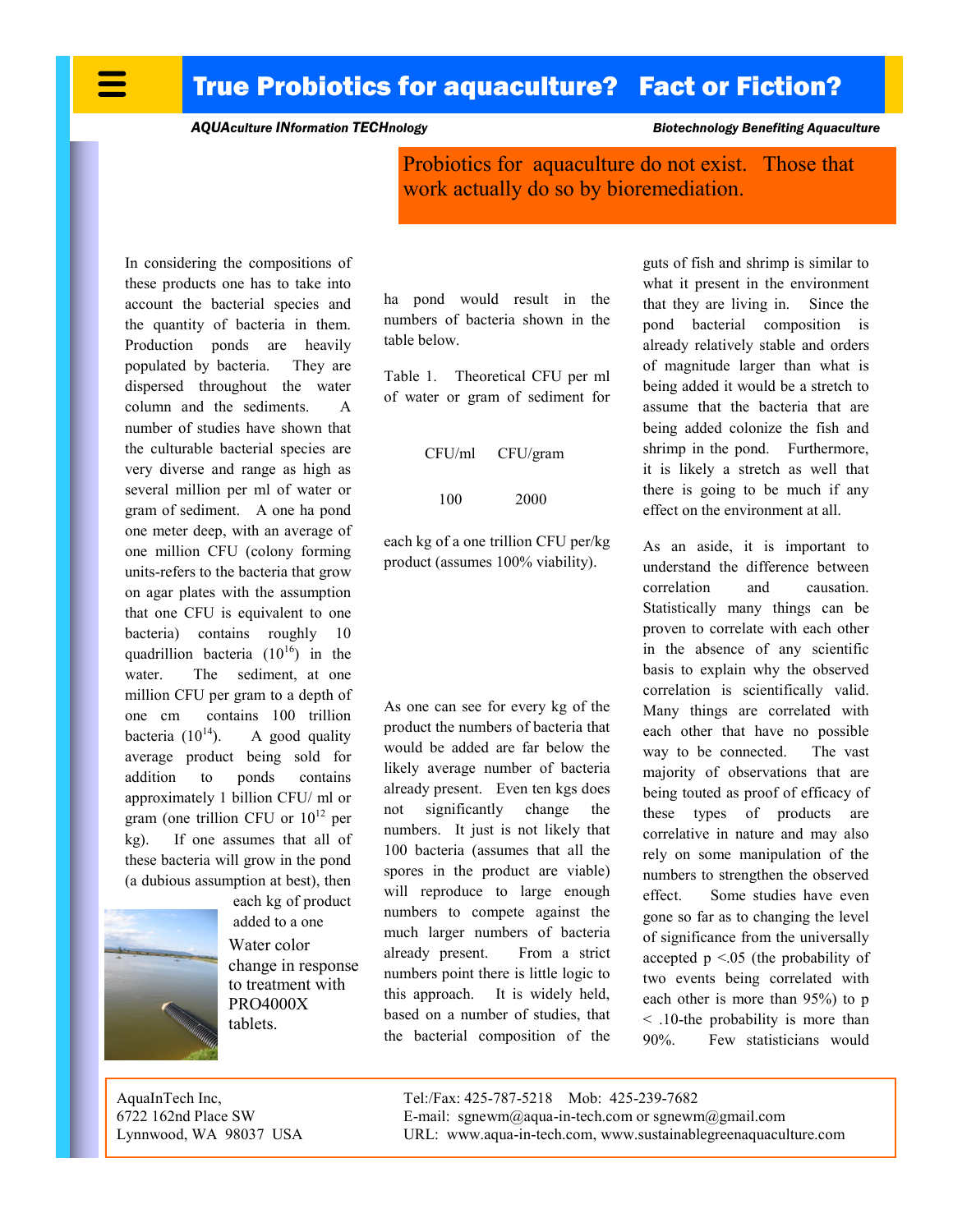*AQUAculture INformation TECHnology Biotechnology Benefiting Aquaculture*

*Correlation does not mean causation. It is a statistical manipulation that must be backed up by a scientifically plausible explanation for the mechanisms. Many things that can be statistically correlated are not real*.

So the observations that there are correlations between adding a few hundred bacteria per ml to an environment with potentially tens of thousands of times the levels of bacteria already in the ponds, with impacts on animal health, growth, disease resistance , etc. should be viewed skeptically. There are no magic bullets and there are no super bacteria that will dramatically outgrow the bacteria that are already in the pond. The fact that these products all need to be added repeatedly further strengthens this argument. Furthermore since every pond is unique in terms of its chemical and biological makeup , adding a consistent amount of a given product makes little sense as well. To expect that the same relatively low numbers of bacteria added to a pond will always have the same impact regardless of what is going on in the pond already is not logical.

Aside from this number conundrum sold in a shelf stable reasonably long types of bacteria (and fungi) are being sold. The list is far too long for this addition to ponds in dried products. short article but commonly includes Lactobacillus species, Bacillus species, Nitrosomonas, Nitrobacter, Saccharomyces species, photosynthetic bacteria such as purple sulfur bacteria, Pseudomonas species, etc. Each of these bacteria has specific properties and for many of them it precludes them being viable in a dried product (or in meaningful numbers in a liquid product).

about when one thinks about probiotics are Lactobacillus species. studies suggest that when they are Claims that these act as probiotics, i.e. data. The published evidence suggests bacteria to a pond is likely problematic. that more than likely they are acting as non-specific immune stimulants, stimulating protective immunity by acting on the non-adaptive or innate component of the immune system. This does not even require live cells. Note that this is when fed. Currently there are no inexpensive technologies that allow for this genus of bacteria to be

there is also a problem with the types of lived dried form. Lactobacillus species bacteria being added. Many different require refrigeration for shelf stability. This makes them unlikely candidates for

The bacteria that most people think by excess amounts of ammonia and directly fed to shrimp or fish, one can present in inexpensive products they are see a measurable and reproducible typically present at very low levels. impact, notably on disease resistance. Shelf stability in a dried form is also binding to and stably colonizing the problem with numbers, one can readily intestine are simply not supported by the see that adding a few million of these Nitrogen fixing bacteria including Nitrobacter and Nitrosomonas species are natural inhabitants of terrestrial and aquatic ecosystems. These have very exacting nutrient requirements and are difficult and costly to culture to any high counts. Adding them to degrade ammonia makes little sense biologically as they are in balance with each other in aquatic environments and are inhibited breakdown products. Several Furthermore because of the high costs of production when they are actually problematic. Keeping in mind the

> Other bacteria have issues as well. Some products are based on anaerobic bacteria. Since ponds are oxygenated and bacteria usually have to undergo metabolic shifts to accommodate new environments adding bacteria that are adapted to an anaerobic environment, even though they are termed facultative

AquaInTech Inc, 6722 162nd Place SW Lynnwood, WA 98037 USA Tel:/Fax: 425-787-5218 Mob: 425-239-7682 E-mail: sgnewm@aqua-in-tech.com or sgnewm@gmail.com URL: www.aqua-in-tech.com, www.sustainablegreenaquaculture.com